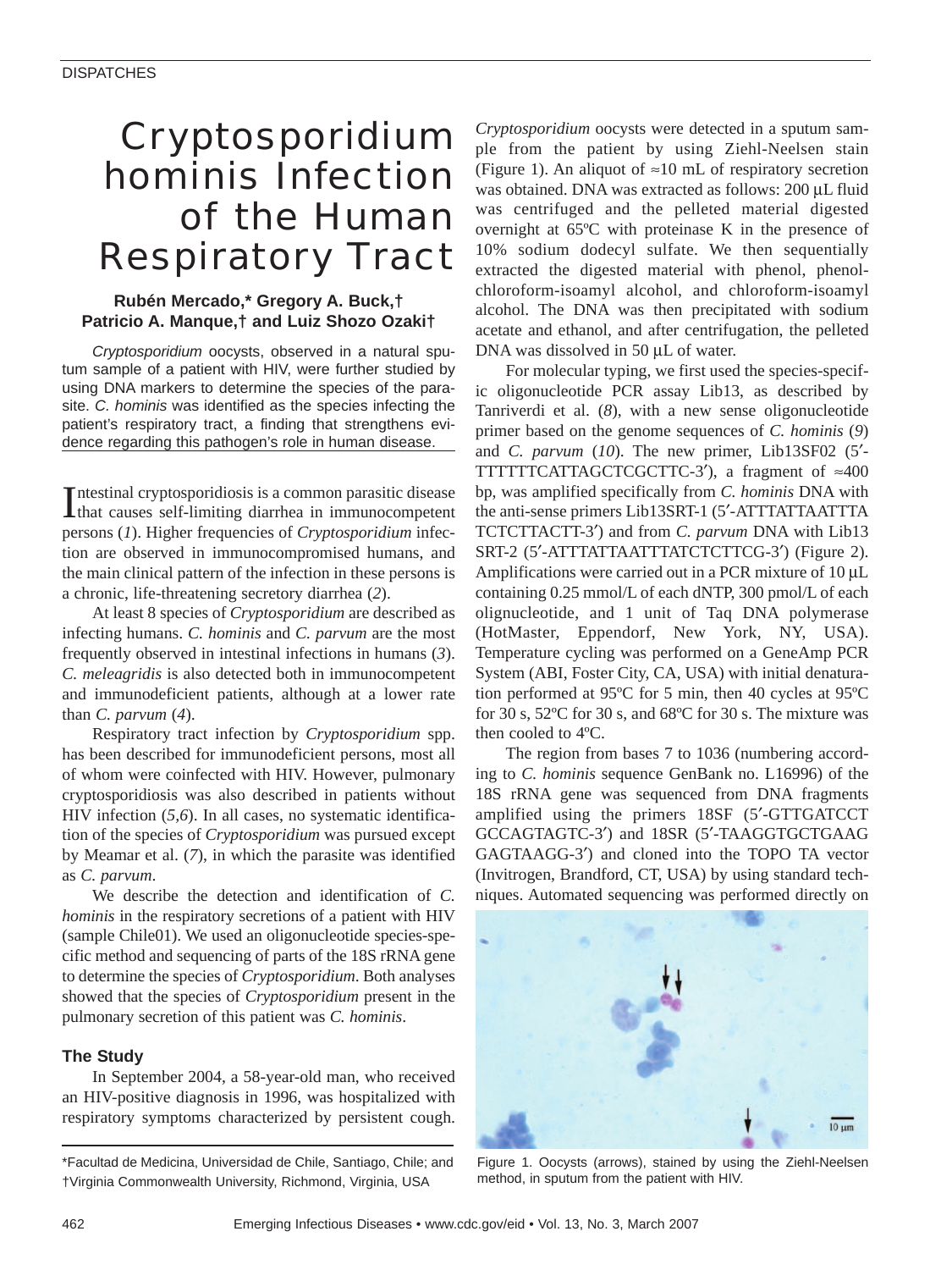Figure 2. Agarose gel electrophoresis of DNA fragments amplified with *Cryptosporidium* species–specific Lib13 primers (*7*). Ch, *C. hominis*; Cp, *C. parvum*; M, DNA molecular marker (Bioline, Randolph, MA, USA; HyperLadder II, higher intensity bands: 0.3, 1, and 2 Kbp); Chi, sample Chile01.

the amplified fragments or on cloned fragments at the Nucleic Acid Research Facilities of Virginia Commonwealth University. All DNA sequences were analyzed by using Sequencher (Gene Codes Co., Ann Arbor, MI, USA).

Figure 1 shows fuchsia (Ziehl-Neelsen)–stained sputum from the patient. Three *Cryptosporidium* oocysts (arrows) with typical sizes  $\approx$ 5 µm in diameter are visible. Measurements were performed in a calibrated microscope as described by Mercado and Santander (*11*).

A Lib13 PCR assay (*8*) was performed on the DNA purified from the respiratory secretion material, and the results are shown in Figure 2. With the *C. hominis* specific-primer pair (LIBF02/Lib13SRT1), a fragment of the expected size ( $\approx$ 400 bp) was amplified with the Chile01 isolate DNA (Figure 2, lane 2). With this primer pair, we also obtained amplification with the *C. hominis* isolate TU502 (*12*) DNA (Figure 2, lane 3) but not with the *C. parvum* isolate Moredun (*13*) DNA (Figure 2, lane 4). Conversely, the *C. parvum*–specific primer pair (LIBF02/Lib13SRT2) amplified a fragment only with the *C. parvum* DNA (Figure 2, lane 8). No amplification was observed with the Chile01 (Figure 2, lane 6) or the *C. hominis* DNA (Figure 2, lane 7). DNA sequencing of the amplified fragments confirmed the polymorphism to be that of *C. hominis* (results not shown).

We also analyzed the 18S small subunit rRNA gene by amplifying and sequencing an 18S rRNA fragment from the sputum DNA. Amplification and sequencing was concomitantly performed with the *C. hominis* and *C. parvum* DNA. A polymorphic site exists in *C. hominis* as a stretch of 10 to 12 thymines  $(T_{10-12})$ , while in *C. parvum*, the sequence is TA:::TATATTTT (*14*). The 18S rRNA polymorphic sequence found in the sputum sample DNA (GenBank accession no. DQ286403) is that of *C. hominis*, with a stretch of 11 Ts (Table). Few other nucleotide polymorphisms were found between the sequences (results not shown), which reflect intraisolate variations (*14*). The results with Lib13 assay and the partial 18S rRNA sequence analysis, therefore, identify the species of *Cryptosporidium* infecting the respiratory tract of this patient as *C. hominis*.

### **Conclusions**

Human cryptosporidiosis is better known as an intestinal disease both in immunocompetent and immunocompromised persons. Little information exists, however, on human pulmonary disease caused by *Cryptosporidium* spp., which reflects either the low prevalence of pulmonary cryptosporidiosis or the lack of testing in immunocompetent hosts. Further, if performed, current diagnostic tests may not be sensitive enough to detect the parasite.

In immunocompetent children with intestinal cryptosporidiosis, respiratory symptoms have been noted more frequently than expected (*5*). Studies are needed in immunocompetent persons, especially children <2 years of age, who belong to a group at high risk for intestinal, and by extension pulmonary, cryptosporidiosis.

More information about which species of this pathogen infect humans and the pathogenic patterns each species produces is needed. As we determined here, *C. hominis* have the capacity to adapt to different physiologic environments, such as intestinal and respiratory tract tissues. Our findings provide additional evidence supporting the role of this species of *Cryptosporidium* as a human pathogen and the need to evaluate the importance of pulmonary cryptosporidiosis as a disease in the immunocompromised host.

### **Acknowledgments**

We thank Giovanni Widmer and Sultan Tanriverdi for the *C. parvum* DNA and helpful discussions and Carmen Chambel, Claudio Rojas, and Sergio Guillermo Tula for technical assistance.

Table. Nucleotide sequences at the T polymorphic site of the 18S rRNA of the pulmonary sample of Cryptosporidium (Chile01), C. parvum (Cp), and C. hominis (Ch)

| Isolate | 18S rRNA sequence at 670–710                     |
|---------|--------------------------------------------------|
| Chile01 | 5'-CATAATTCATATTACTATTTTTTTTTTTA GTATATGAAATT-3' |
| Сp      | 5'-CATAATTCATATTACTA:::TATATTTTA GTATATGAAATT-3' |
| Ch      | 5'-CATAATTCATATTACTA:TTTTTTTTTTA GTATATGAAATT-3' |
|         |                                                  |